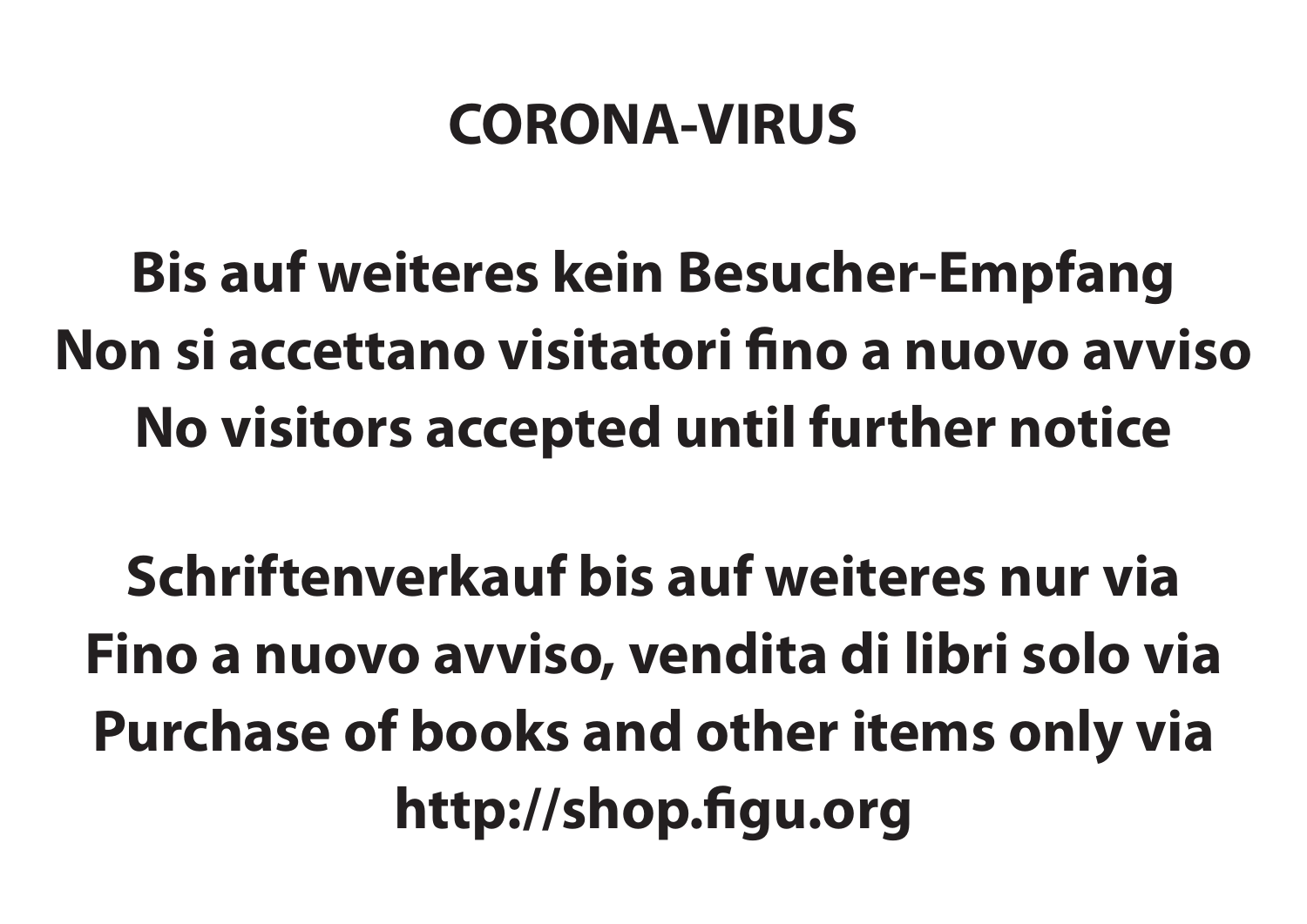## **Aktuelle Massnahmen bzgl. Corona-Virus,**

## **wobei es sich um reine Vorsicht handelt, Panik und Angst sind unnötig**

**evtl. Verschiebung der Passiv-Mitglieder-Generalversammlung von Mai auf den Herbst; der definitive Entscheid fällt Ende April. Bis dahin: – Kein Besucher-Dienst im Center – Keine Direkt-Verkäufe von Schriften im Center – Absage der Vorträge im Center im April – Absage aller Info-Stände vorderhand bis Ende April – Passiv-Mitglieder-Mitarbeit (Arbeitstage) werden bis Ende April ausgesetzt**

**Für Euer persönliches Verhalten empfehlen wir:**

- **– Kein unnötiges Aufsuchen von Orten, an denen grössere Menschenmassen vorhanden sind: z.B. Konzerte, Versammlungen, Familientreffen im grossen Stil, öffentliche Verkehrsmittel wenn möglich meiden (Zug, Tram, Bus etc., wenn möglich lieber mit dem eigenen Auto fahren)**
- **– Kinder wenn möglich zu Hause behalten (Nach Auskunft von Ptaah sind sie die grössten stillen Übertränger der Krankheit, d.h., dass sie das Virus haben und verbreiten können, ohne selbst daran zu erkranken)**